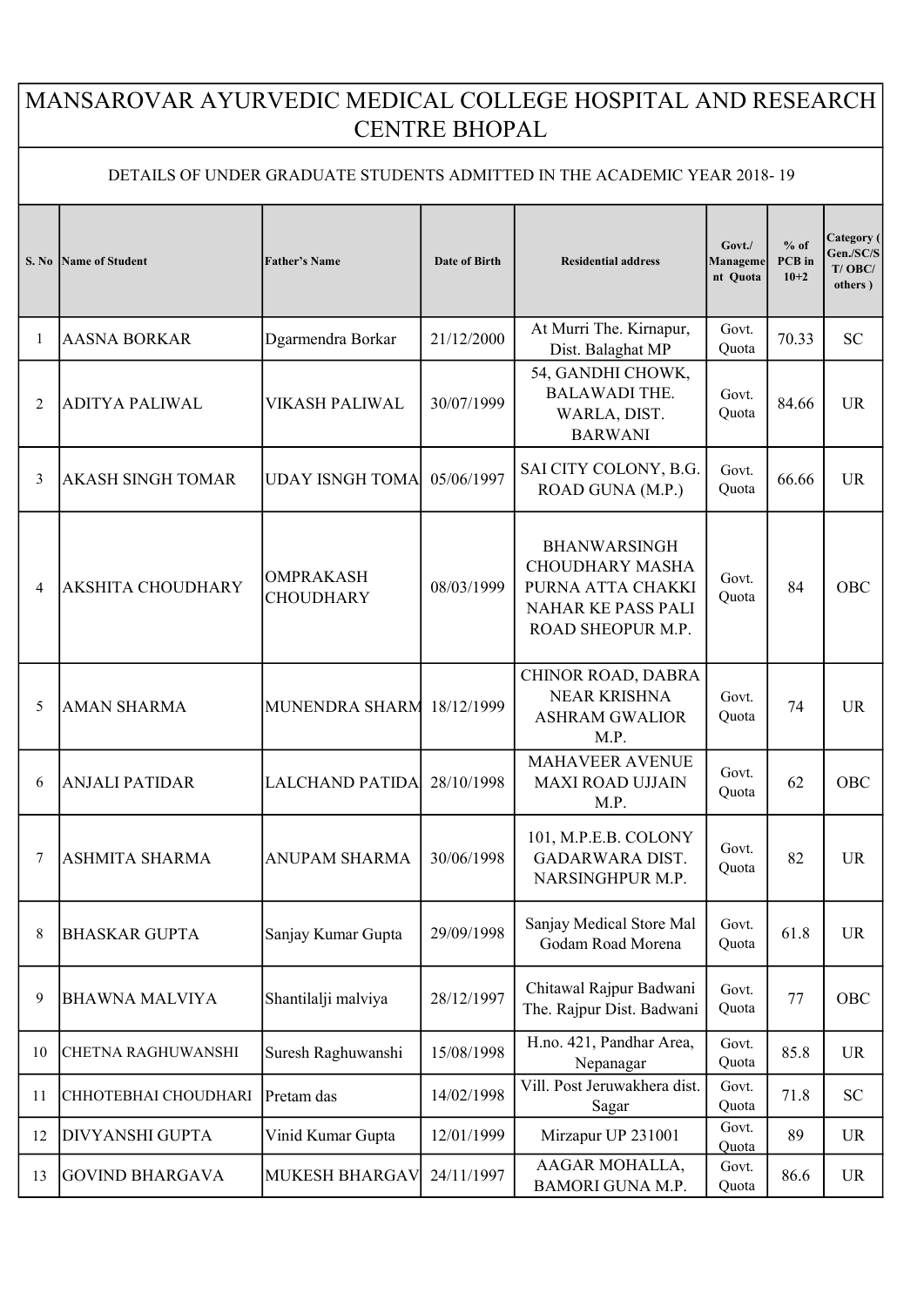| 14 | <b>HARIOM PATIDAR</b>   | <b>DINESH PATIDAR</b>            | 10/06/2001 | M.N. 334, WARD N. 11,<br><b>GRAM UGLI THE</b><br>SHUJALPUR M.P.        | Govt.<br>Quota | 84    | OBC       |
|----|-------------------------|----------------------------------|------------|------------------------------------------------------------------------|----------------|-------|-----------|
| 15 | <b>HARISH RAJOURIYA</b> | Harigyan Rajouriya               | 16/12/1997 | 441, new Suresh Nagar<br>Thatipur Gwalior MP                           | Govt.<br>Quota | 64.66 | <b>SC</b> |
| 16 | <b>JIGYASA GARG</b>     | Dilip Garg                       | 23/03/1998 | A lot road mantri colony<br>barodi dist. Agar malwa                    | Govt.<br>Quota | 88.4  | <b>UR</b> |
| 17 | JYOTI JARARIYA          | Jatan Jarariya                   | 30/07/1997 | H. 92/13 (1250) tulsi nagar<br>Bhopal                                  | Govt.<br>Quota | 63    | <b>SC</b> |
| 18 | <b>KAJAL KUSHWAHA</b>   | Chaitram Kushwaha                | 20/05/1999 | Ward no. 3, junnordeo<br>chhindwara MP                                 | Govt.<br>Quota | 85.6  | OBC       |
| 19 | <b>KARUNA LACHETA</b>   | Kailash Lacheta                  | 29/01/1999 | Vill. Borud the Manawar<br>Dist. Dhar                                  | Govt.<br>Quota | 78.2  | OBC       |
| 20 | <b>KRUTIKA PALI</b>     | Sandeep Pali                     | 15/06/1999 | Seoni road Bedind HP<br>Petrolpump Chhindwara                          | Govt.<br>Quota | 88.2  | OBC       |
| 21 | <b>KUMAR DHRUVA</b>     | K.D. Kashyap                     | 04/10/2001 | Danvipet mosque street<br>hirnaya garbha clinic RJY<br>AP              | Govt.<br>Quota | 72    | <b>UR</b> |
| 22 | <b>MAHIMA TIWARI</b>    | Pradeep Tiwari                   | 21/07/1999 | Sindh Barodha Simrol Road<br>Post Bhagora Mhow                         | Govt.<br>Quota | 72.2  | <b>UR</b> |
| 23 | <b>MAYANK VERMA</b>     | Bhaiya Lal Verma                 | 27/07/1999 | New Colony Karera Behind<br>Block Office dist. Shivpuri                | Govt.<br>Quota | 63    | <b>SC</b> |
| 24 | NAMITA UDIWAL           | Subhash Udiwal                   | 07/03/1997 | 15/395 Saraswathi Colony<br>tarana Dist. Ujjain                        | Govt.<br>Quota | 80.2  | OBC       |
| 25 | <b>NANDINI KAG</b>      | Shankarlal Kag                   | 09/06/2000 | Gram Sala, Post Singhana<br>Dist. Dhar                                 | Govt.<br>Quota | 77.6  | OBC       |
| 26 | <b>NIDA KHAN</b>        | Ayub Khan                        | 12/10/1999 | Nadi Road Joppura Vidisha                                              | Govt.<br>Quota | 74    | <b>UR</b> |
| 27 | <b>IPARVEZ KHAN</b>     | Nizir Khan                       | 30/03/1998 | M.N. 41, Gulshan Nagar<br>Khandawa                                     | Govt.<br>Quota | 69    | OBC       |
| 28 | PRACHI PATEL            | <b>KESHAV PRASAD PA</b>          | 28/06/1999 | HANUMAN NAGAR<br><b>GURH ROAD REWA M.P</b>                             | Govt.<br>Quota | 67    | OBC       |
| 29 | PRIYANKA PAWAR          | Sukhram Pawar                    | 05/10/1999 | 387, Ambedkar ward Multai<br>Dist. Betul                               | Govt.<br>Quota | 79.2  | OBC       |
| 30 | RITIKA THANEKAR         | <b>RAJESH</b><br><b>THANEKAR</b> | 23/03/2000 | OLD E. QR. NO 42,<br>MPPGCL COLONY,<br>SARNI, DIST BETUL M.P.          | Govt.<br>Quota | 74.66 | OBC       |
| 31 | <b>SADHANA PANDEY</b>   | <b>NARENDRA PANDE</b>            | 15/01/1998 | VILL KATHURA PO.<br><b>JARHA DIST SINGRAULI</b><br>M.P.                | Govt.<br>Quota | 79.33 | <b>UR</b> |
| 32 | <b>SAJAL SINGHAI</b>    | <b>SUNIL SINGHAI</b>             | 07/10/1998 | 235, IN FRONT OF<br>POLICE STATION, MAIN<br>ROAD JABERA DAMOH,<br>M.P. | Govt.<br>Quota | 66.4  | <b>UR</b> |
| 33 | <b>SAKSHI SAHU</b>      | <b>SANTOSH KUMAR S</b>           | 11/07/1999 | SAHU COLONY WARD<br>NO <sub>4</sub> BIJAWAR                            | Govt.<br>Quota | 80.67 | OBC       |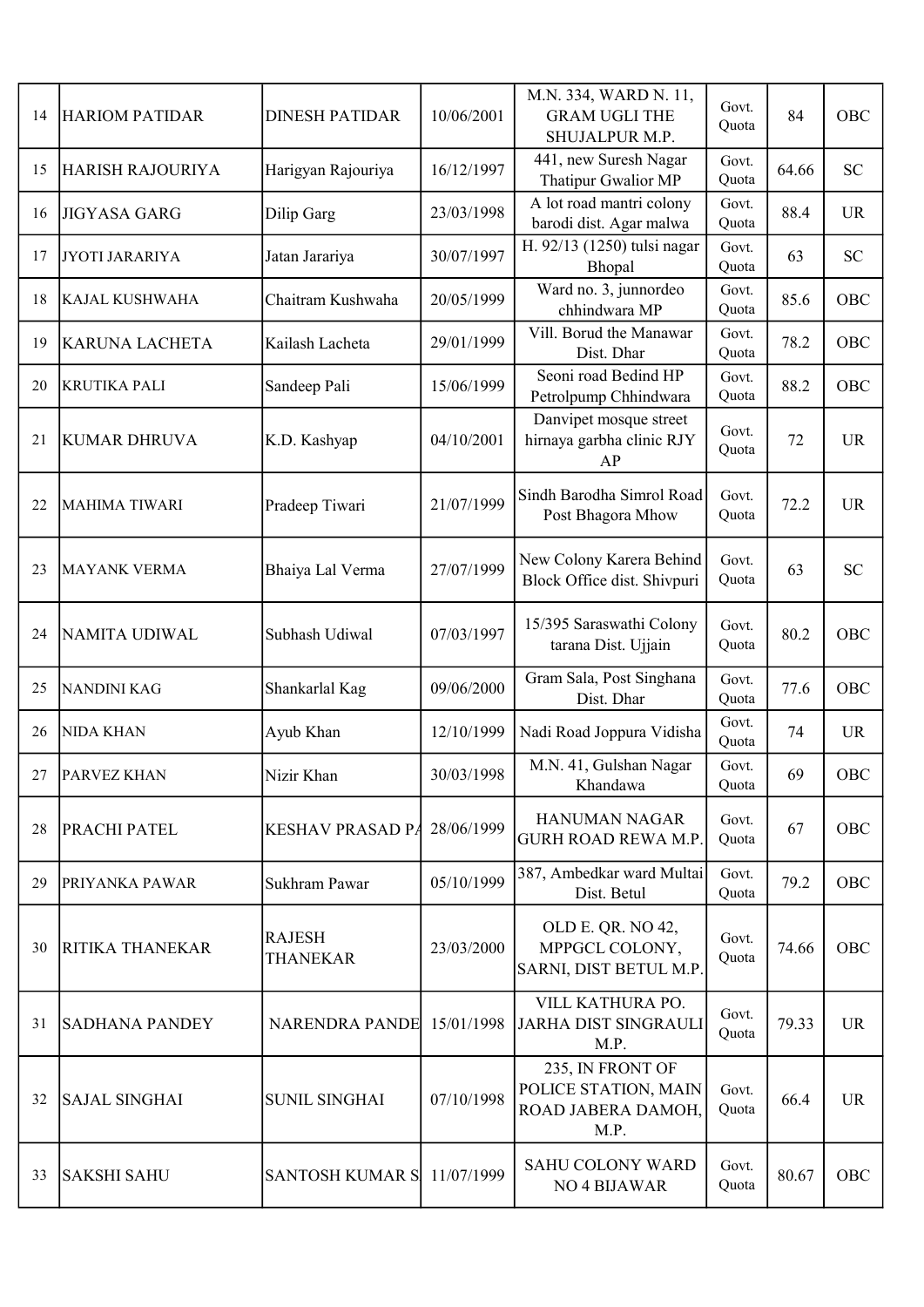| 34 | SANJAY GURJAR                        | Chander Singh Gurjar   | 16/04/2000 | M.No. 57, Ward no. 01,<br>Dewas Bhalai Khurd Dewas<br><b>MP</b>                      | Govt.<br>Quota | 85    | OBC        |
|----|--------------------------------------|------------------------|------------|--------------------------------------------------------------------------------------|----------------|-------|------------|
| 35 | <b>SANKALP BAGDE</b>                 | Sunil Bagde            | 12/10/2000 | Arjun Nagar Ward II<br>Kalaphata Betul                                               | Govt.<br>Quota | 58.8  | <b>SC</b>  |
| 36 | <b>SAPNA GAUTAM</b>                  | Subhash Gautam         | 09/08/2000 | New Colony Karera<br>Shivpuri MP                                                     | Govt.<br>Quota | 60.2  | <b>SC</b>  |
| 37 | <b>SHIVAM PATIDAR</b>                | Kashinath Patidar      | 29/0/1999  | 794, Patel Marg, Ward No.<br>10 Dist. Dhar                                           | Govt.<br>Quota | 65.8  | <b>OBC</b> |
| 38 | <b>SHRUTI RAI</b>                    | <b>SANTOSH KUMAR R</b> | 02/10/1998 | VILL DUGDUGAWA, PO.<br>JAMALPUR SIDHARI,<br>AZAMGARH, UTTAR<br><b>PRADESH 276001</b> | Govt.<br>Quota | 78.67 | <b>UR</b>  |
| 39 | <b>SHUBHAM DHAKAR</b>                | Jagdish Chandra        | 20/06/1997 | Singoli Dist. Neemuch MP                                                             | Govt.<br>Quota | 79.2  | OBC        |
| 40 | SHUBHANGI SHARMA                     | Girish Sharma          | 29/10/1999 | ward no. 11, piply bazar<br>khilchipur dist Rajgarh                                  | Govt.<br>Quota | 81.2  | <b>UR</b>  |
| 41 | <b>SRISHTI DESHMUKH</b>              | <b>RAMESH DESHMUK</b>  | 21/10/1999 | G2, SHALIMAR PARK,<br>KOLAR ROAD, BHOPAL<br>M.P. 462042                              | Govt.<br>Quota | 66.33 | <b>UR</b>  |
| 42 | <b>SURAJ SONI</b>                    | Satish Chandra Soni    | 08/03/1996 | 235/2 Adarsh Colony<br>Shajapur MP                                                   | Govt.<br>Quota | 68    | OBC        |
| 43 | <b>SURBHI NAHAR</b>                  | Madan Lal Nahar        | 19/07/2000 | Sarswati Colony Tarana<br>Ujjain                                                     | Govt.<br>Quota | 62.8  | OBC        |
| 44 | <b>VANSHIKA BARVE</b>                | Gajendra Barve         | 28/01/1999 | Shaheed Uday Chand Ward<br>Koshta Mohalla Mandla                                     | Govt.<br>Quota | 81    | OBC        |
| 45 | <b>VIKASH KIR</b>                    | <b>SANTOSH KIR</b>     | 16/08/2000 | UNHEL DIST UJJAIN,<br>THE. BADANAGAR M.P.<br><b>PALSODA</b>                          | Govt.<br>Quota | 81.66 | OBC        |
| 46 | <b>VIKRAM CHOUDHARY</b>              | <b>DINESH</b>          | 06/12/1998 | <b>WARD NO 8 VILL</b><br>NEQARDA DIST.<br>RATLAM M.P.                                | Govt.<br>Quota | 71.33 | OBC        |
| 47 | YADAV YOGESH<br><b>PRABHUNATH</b>    | Prabhunath yadav       | 30/10/1998 | LBS Road Behind Taaz<br>hotel Naupada Kurla<br>Mumbai                                | Govt.<br>Quota | 79.6  | <b>UR</b>  |
| 48 | YASH MAHENDRA<br><b>NAGDAWANE</b>    | Mahendra Nagdawane     | 18/09/1999 | At Post Khairitai Gaon The.<br>Sausar Dist. Chhindawara                              | Govt.<br>Quota | 74.46 | <b>SC</b>  |
| 49 | <b>DIBA HANIFEE</b>                  | MOHD. SHAKEEL HA       | 06/07/1999 | 124, ISHA NAGAR NEAR<br><b>SANJU DHABA</b><br>PARASIA ROAD<br>CHHINDWARA M.P.        | Govt.<br>Quota | 64    | <b>UR</b>  |
| 50 | BHAVNA SINGH BAGHEL DEEP NARAYAN SIN |                        | 09/02/2000 | H.4 C1 COLONY<br>JEHAENGIRABAD,<br>BHOPAL M.P.                                       | Govt.<br>Quota | 61.33 | <b>UR</b>  |
| 51 | <b>GAURAV KURMI</b>                  | <b>RAMESHWAR KURM</b>  | 10/02/1998 | <b>GRAM BARETHA, POST</b><br>KURWAI, VIDISHA M.P.                                    | Govt.<br>Quota | 66.6  | OBC        |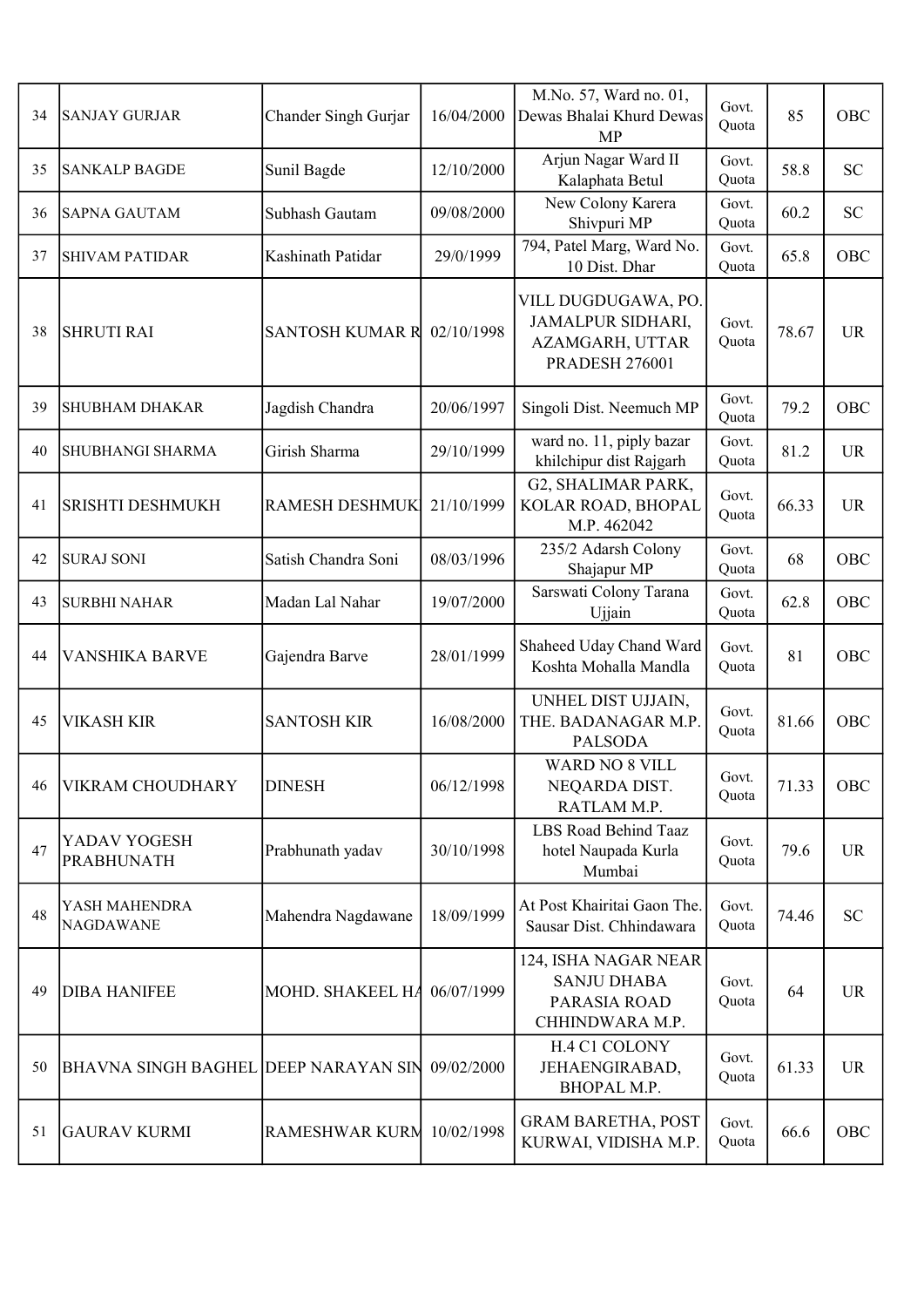| 52 | YATI MALVIYA                                 | PRADEEP MALVIYA                   | 31/12/1994 | 12, RANA COLONY<br><b>DHAR ROAD INDORE</b><br>M.P.                                           | Govt.<br>Quota | 65.8  | <b>OBC</b> |
|----|----------------------------------------------|-----------------------------------|------------|----------------------------------------------------------------------------------------------|----------------|-------|------------|
| 53 | PRAVANSH JAIN                                | <b>RAJEEV JAIN</b>                | 26/03/1999 | <b>DHAL BAJAR SIRONI</b><br>VIDISHA M.P.                                                     | Govt.<br>Quota | 69    | <b>UR</b>  |
| 54 | <b>HARSHITA JAIN</b>                         | <b>MANOJ KUMAR</b><br><b>JAIN</b> | 26/06/1998 | <b>NEAR SHIV MANDIR</b><br><b>AMARWARA DIST</b><br><b>CHHINDWARA</b>                         | Govt.<br>Quota | 75.33 | <b>UR</b>  |
| 55 | <b>MAHANT NISHANTPURI</b><br><b>GOSWAMI</b>  | Lt. POORNA GOSWA                  | 29/01/1997 | <b>GRAM KHULRI THE.</b><br><b>GADARWARA DIST</b><br>NARSINGHPUR M.P.                         | Govt.<br>Quota | 81.3  | OBC        |
| 56 | <b>SUDHANSHU SONI</b>                        | <b>SURYA PRAKASH SQ</b>           | 29/08/1998 | WARD NO <sub>12</sub><br>DHEERNAR MOHALLA<br><b>GANESH CHOCK</b><br>KORWAI VIDISHA M.P.      | Govt.<br>Quota | 87    | OBC        |
| 57 | <b>ASMITA GAJANAND</b><br><b>SINGH YADAV</b> | GAJANAN SINGH YA                  | 21/11/1999 | A 77 E TYPE, PRABHA<br>PARK AREA<br>NEPANAGAR M.P.                                           | Govt.<br>Quota | 67    | OBC        |
| 58 | <b>SALONI SHARMA</b>                         | RADHESHYAM SHA                    | 18/08/1999 | <b>MAIN MARKET</b><br>KHILCIPUR DIST<br><b>RAJGARH</b>                                       | Govt.<br>Quota | 65    | <b>UR</b>  |
| 59 | <b>JAYSHREE KAKDE</b>                        | <b>RAVINDRA KAKDE</b>             | 06/05/2000 | HANUMAN CHOCK,<br><b>BAMBHADA</b><br>VURHANPUR M.P.                                          | Govt.<br>Quota | 74.6  | OBC        |
| 60 | <b>VISHESH JAIN</b>                          | <b>VINOD JAIN</b>                 | 23/01/1999 | MAHAVEER MEDICAL<br>STORE KESLI OPD.<br>POLICE STATION KESLI<br>PIN 470235                   | Govt.<br>Quota | 88.6  | <b>UR</b>  |
| 61 | ANJALI SINGH PARIHAR                         | <b>MAHESH BABU PAR</b>            | 18/01/1999 | PREM NIWAS, HARI<br>NANDAN COLONY,<br>NEHA PUBLIC SCHOOL,<br>GUNA M.P.                       | Govt.<br>Quota | 65    | <b>SC</b>  |
| 62 | Pratiksha Randive                            | <b>BHOLARAM</b><br><b>RANDIVE</b> | 22/02/1999 | <b>WARD NO. 2 TIS LANJI</b><br>DIST BALAGHAT M.P.                                            | Govt.<br>Quota | 79.16 | <b>UR</b>  |
| 63 | Tejas Anil Chaudhari                         | <b>ANIL BHIKA CHAUD</b>           | 10/08/2000 | SHANI MANDIR VARD,<br>NEAR DAILY MARKET,<br><b>BHUSAWAL DIST</b><br>JALGOAN,<br>MAHARASAHTRA | Govt.<br>Quota | 81.33 | OBC        |
| 64 | Himanshu Pandey                              | <b>BRIJ NANDAN PAND</b>           | 07/08/2000 | M.I.G. IIND 23 Pt. DEEN<br>DAYAL NAGAR<br>MAKRONIA SAGAR M.P.                                | Govt.<br>Quota | 70.4  | <b>UR</b>  |
| 65 | Deepshri Bisen                               | <b>ANIL KUMAR BISEN</b>           | 22/01/1999 | WARD NO 26, NEAR<br>GAYATRI MANDIR,<br>BALAGHAT M.P.                                         | Govt.<br>Quota | 86.66 | OBC        |